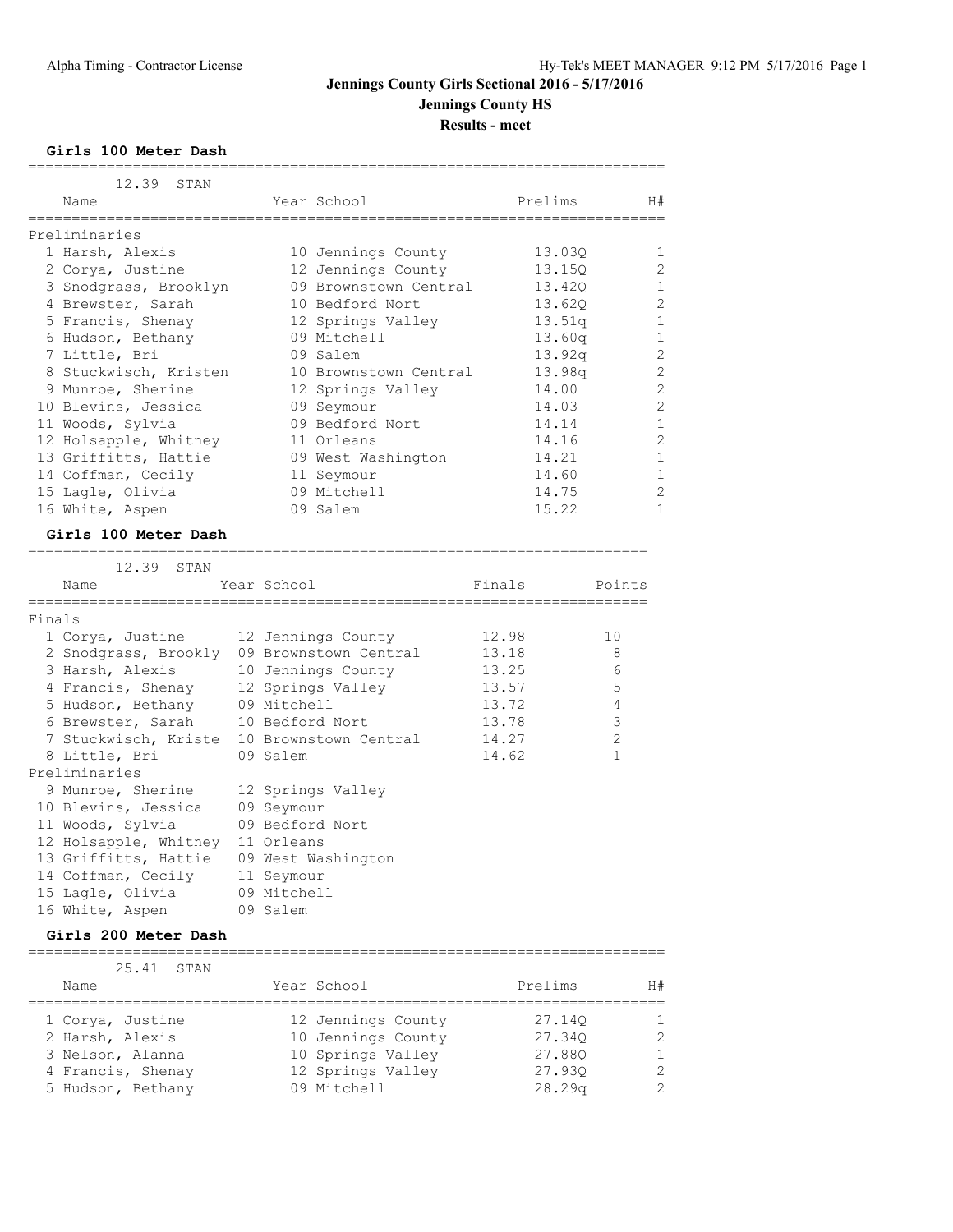## **Jennings County Girls Sectional 2016 - 5/17/2016 Jennings County HS Results - meet**

| Girls 200 Meter Dash |                       |        |                |
|----------------------|-----------------------|--------|----------------|
| 6 Brewster, Sarah    | 10 Bedford Nort       | 28.54q | $\mathbf{1}$   |
| 7 Little, Bri        | 09 Salem              | 29.82q | $\mathbf{1}$   |
| 8 Blevins, Jessica   | 09 Seymour            | 29.96q | $\overline{2}$ |
| 9 Woods, Sylvia      | 09 Bedford Nort       | 30.52  | $\overline{2}$ |
| 10 Gallion, Hannah   | 12 Brownstown Central | 30.59  | $\overline{2}$ |
| 11 Weaver, Elizabeth | 11 Salem              | 30.69  | $\overline{2}$ |
| 12 Varvel, Olivia    | 11 Mitchell           | 30.83  | $\mathbf{1}$   |
| 13 Klinge, Madison   | 10 Brownstown Central | 31.21  | $\mathbf{1}$   |
| 14 Gross, Alexis     | 11 Seymour            | 31.44  | $\mathbf{1}$   |
| 15 Tower, Breanna    | 09 West Washington    | 33.37  | $\mathbf{1}$   |
| 16 Mach, Emily       | 12 West Washington    | 38.36  | $\overline{2}$ |

#### **Girls 200 Meter Dash** =======================================================================

|        | 25.41 STAN                           |                                           |               |                |
|--------|--------------------------------------|-------------------------------------------|---------------|----------------|
|        | Name                                 | Year School                               | Finals Points |                |
| Finals |                                      |                                           |               |                |
|        |                                      | 1 Corya, Justine 12 Jennings County       | 27.44         | 10             |
|        | 2 Brewster, Sarah 10 Bedford Nort    |                                           | 27.97         | 8              |
|        | 3 Hudson, Bethany 09 Mitchell        |                                           | 28.01         | 6              |
|        |                                      | 4 Francis, Shenay 12 Springs Valley 28.46 |               | 5              |
|        |                                      | 5 Nelson, Alanna 10 Springs Valley        | 28.63         | $\overline{4}$ |
|        |                                      |                                           | 28.78         | 3              |
|        | 7 Blevins, Jessica 09 Seymour        |                                           | 30.19         | $\overline{2}$ |
|        | 8 Little, Bri 09 Salem               |                                           | 31.48         | $\mathbf{1}$   |
|        | Preliminaries                        |                                           |               |                |
|        | 9 Woods, Sylvia 09 Bedford Nort      |                                           |               |                |
|        |                                      | 10 Gallion, Hannah 12 Brownstown Central  |               |                |
|        | 11 Weaver, Elizabeth 11 Salem        |                                           |               |                |
|        | 12 Varvel, Olivia 11 Mitchell        |                                           |               |                |
|        |                                      | 13 Klinge, Madison 10 Brownstown Central  |               |                |
|        | 14 Gross, Alexis 11 Seymour          |                                           |               |                |
|        | 15 Tower, Breanna 09 West Washington |                                           |               |                |
|        | 16 Mach, Emily 12 West Washington    |                                           |               |                |

#### **Girls 400 Meter Dash**

#### ==========================================================================

|        | 57.83 STAN           |                       |         |                |               |
|--------|----------------------|-----------------------|---------|----------------|---------------|
|        | Name                 | Year School           | Finals  |                | H# Points     |
| Finals |                      |                       |         |                |               |
|        |                      |                       |         |                |               |
|        | 1 Corya, Justine     | 12 Jennings County    | 1:01.94 | 3              | 10            |
|        | 2 Nelson, Alanna     | 10 Springs Valley     | 1:02.49 | 3              | 8             |
|        | 3 Barger, Breanna    | 11 Crothersville      | 1:03.52 | $\mathcal{E}$  | 6             |
|        | 4 Grout, Mikaela     | 12 Seymour            | 1:04.03 | 3              | 5             |
|        | 5 Stuckwisch, Kriste | 10 Brownstown Central | 1:04.54 | 3              | 4             |
|        | 6 Smith, Hadleigh    | 10 Orleans            | 1:04.57 | 3              | 3             |
|        | 7 Motsinger, Haley   | 11 Salem              | 1:04.99 | 3              | $\mathcal{L}$ |
|        | 8 Stearns, Marley    | 09 Jennings County    | 1:05.23 | 3              | $\mathbf{1}$  |
|        | 9 Morales, Oriana    | 10 Seymour            | 1:06.89 | $\overline{2}$ |               |
|        | 10 Rogers, Avery     | 11 Paoli              | 1:06.99 | $\mathfrak{D}$ |               |
|        | 11 Watson, Caitlyn   | 09 Bedford Nort       | 1:08.32 | $\overline{2}$ |               |
|        | 12 Haley, Jalyn      | 11 Orleans            | 1:08.33 | $\mathfrak{D}$ |               |
|        | 13 Schneider, Lexi   | 11 Trinity Lutheran   | 1:10.12 | $\mathfrak{D}$ |               |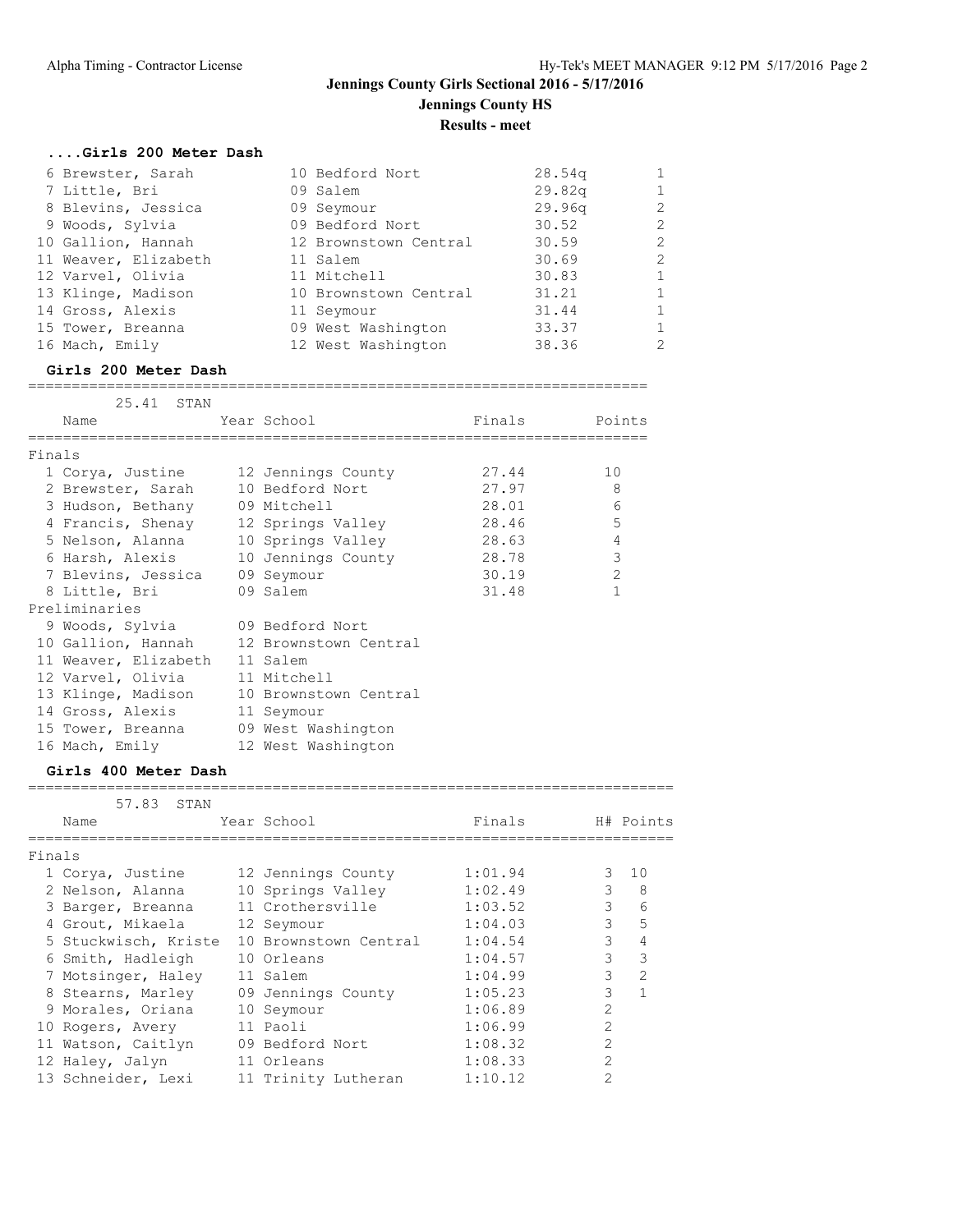## **Jennings County Girls Sectional 2016 - 5/17/2016 Jennings County HS Results - meet**

### **....Girls 400 Meter Dash**

| 14 Sych, Emily     | 10 Mitchell           | 1:11.61 |  |
|--------------------|-----------------------|---------|--|
| 15 Dean, Jolee     | 09 Salem              | 1:13.24 |  |
| 16 Gallion, Hannah | 12 Brownstown Central | 1:14.05 |  |
| 17 Clark, Haleigh  | 10 Mitchell           | 1:14.87 |  |
| 18 Tower, Breanna  | 09 West Washington    | 1:19.36 |  |
| 19 Johnson, Jeslyn | 10 Bedford Nort       | 1:21.63 |  |
|                    |                       |         |  |

### **Girls 800 Meter Run**

==========================================================================

| 2:16.01 STAN                      |                                                 |                  |                |                  |
|-----------------------------------|-------------------------------------------------|------------------|----------------|------------------|
| Name                              | Year School                                     | Finals H# Points |                |                  |
| 1 Brock, Emma                     | 10 Seymour                                      | 2:31.15 2 10     |                |                  |
| 2 Voss, Abby                      | 10 Seymour                                      | 2:34.24          |                | $2 \quad 8$      |
| 3 McNew, Stevie                   | 09 Springs Valley                               | 2:38.89          |                | $2^{\circ}$<br>6 |
| 4 McPeek, Emma                    | 10 Jennings County 2:40.87                      |                  |                | $2^{\circ}$<br>5 |
|                                   | 5 Peterson, Baili 12 Bedford Nort 2:46.11       |                  | $\overline{2}$ | 4                |
| 6 Pate, Tressa (9 Salem           |                                                 | 2:46.48          | $\overline{2}$ | 3                |
|                                   | 7 Richardson, Nicole 11 Jennings County 2:46.87 |                  | $\overline{2}$ | $\overline{2}$   |
|                                   | 8 Albertson, Kate 12 Bedford Nort 2:47.40       |                  | $\mathcal{L}$  | $\mathbf{1}$     |
| 9 Smith, Sidney                   | 10 Salem                                        | 2:48.23          | $\overline{2}$ |                  |
|                                   | 10 Punturi, Aliegha 09 Springs Valley 2:48.87   |                  | $\mathcal{L}$  |                  |
| 11 Knight, Kimana                 | 10 Paoli                                        | 2:49.13          | $\overline{2}$ |                  |
| 12 Satterthwaite, Des             | 09 Brownstown Central 2:50.18                   |                  |                |                  |
| 13 Maschino, Tristan              | 11 Crothersville 2:52.35                        |                  | $\mathbf{1}$   |                  |
| 14 Drake, Shauna                  | 09 Brownstown Central                           | 2:53.25          | $\overline{2}$ |                  |
| 15 Sych, Abagail                  | 10 Mitchell                                     | 2:54.47          | $\mathbf{1}$   |                  |
| 16 Setty, Savanna                 | 10 Trinity Lutheran 3:02.12                     |                  | $\mathbf{1}$   |                  |
|                                   | 17 Cooper, Lucy 10 Trinity Lutheran 3:03.59     |                  |                |                  |
| 18 Tillette, Brooklyn 10 Mitchell |                                                 | 3:16.49          |                |                  |

### **Girls 1600 Meter Run**

| $5:00.59$ STAN                |                                                 |         |                |
|-------------------------------|-------------------------------------------------|---------|----------------|
| Name                          | Year School                                     | Finals  | Points         |
| 1 Chase, Ashton 09 Seymour    |                                                 | 5:40.59 | 10             |
| 2 Winter, Megan 12 Seymour    |                                                 | 5:52.41 | 8              |
| 3 Tedrow, Alyssa 10 Mitchell  |                                                 | 6:00.74 | 6              |
| 4 Pate, Tressa 09 Salem       |                                                 | 6:03.33 | 5              |
|                               | 5 Heindel, Ashley 09 Jennings County 6:04.04    |         | $\overline{4}$ |
|                               | 6 Heaton, Olivia 12 Jennings County             | 6:04.29 | 3              |
|                               | 7 Zollman, Zoe 10 Bedford Nort 6:05.02          |         | $\mathcal{P}$  |
| 8 Hatfield, Lillian 10 Medora |                                                 | 6:05.78 |                |
|                               | 9 Johnson, Kaelyn 09 Brownstown Central 6:09.18 |         |                |
|                               | 10 Greger, Hannah 10 Springs Valley             | 6:11.94 |                |
|                               | 11 Kittaka, Danielle 09 Bedford Nort 6:13.64    |         |                |
| 12 Hensley, Piper             | 09 Crothersville 6:24.34                        |         |                |
|                               | 13 Koch, Alexis 11 Brownstown Central 6:35.17   |         |                |
| 14 Purkhiser, Alaina          | 11 Springs Valley 6:35.37                       |         |                |
|                               | 15 Lang, Emilee 69 Trinity Lutheran             | 6:51.81 |                |
| 16 Enlow, Kelsey 11 Mitchell  |                                                 | 7:15.81 |                |
|                               | 17 Rudzinski, Nora 19 Trinity Lutheran          | 7:59.21 |                |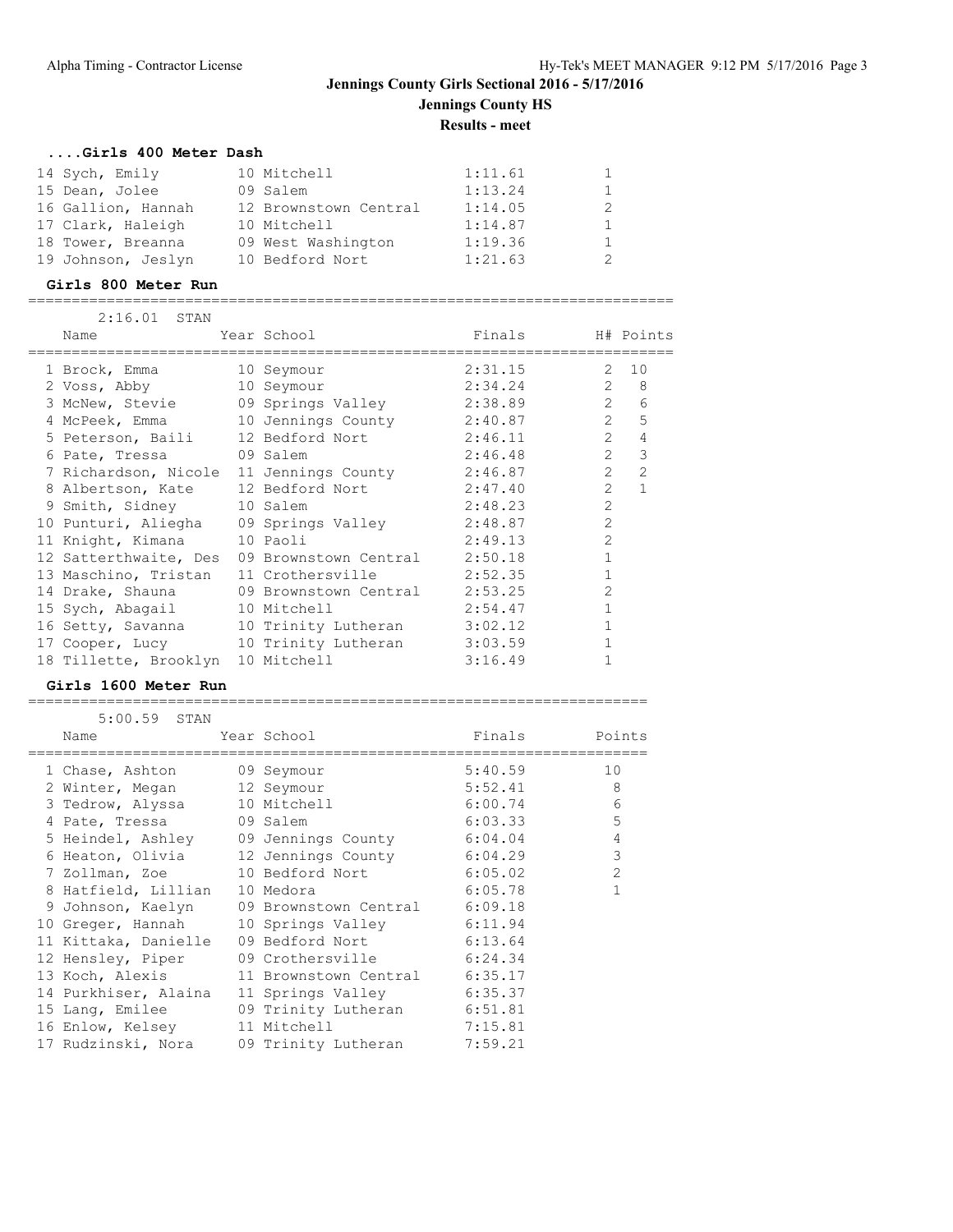## **Jennings County Girls Sectional 2016 - 5/17/2016 Jennings County HS Results - meet**

**Girls 3200 Meter Run**

| 10:58.00<br>STAN                |                                              |                          |         |                     |
|---------------------------------|----------------------------------------------|--------------------------|---------|---------------------|
| Name                            | Year School                                  | Finals<br>============== |         | Points<br>--------- |
| 1 Chase, Ashton                 | 09 Seymour                                   | 12:12.39                 |         | 10                  |
| 2 Warren, Sandra                | 12 Salem                                     | 12:24.98                 |         | 8                   |
| 3 Flinn, Carrie                 | 12 Bedford Nort                              | 12:59.79                 |         | 6                   |
| 4 Hauersperger, Maya 12 Seymour |                                              | 13:02.64                 |         | 5                   |
| 5 Zollman, Zoe                  | 10 Bedford Nort                              | 13:07.45                 |         | 4                   |
| 6 Johnson, Kaelyn               | 09 Brownstown Central                        | 13:11.96                 |         | $\mathfrak{Z}$      |
| 7 Greger, Hannah                | 10 Springs Valley                            | 13:15.10                 |         | $\overline{2}$      |
| 8 Heindel, Ashley               | 09 Jennings County                           | 13:23.75                 |         | $\mathbf 1$         |
| 9 Heaton, Olivia                | 12 Jennings County                           | 13:28.56                 |         |                     |
| 10 Hatfield, Lillian            | 10 Medora                                    | 13:37.50                 |         |                     |
| 11 Koch, Alexis                 | 11 Brownstown Central                        | 13:53.46                 |         |                     |
| 12 Purkhiser, Alaina            | 11 Springs Valley                            | 14:19.30                 |         |                     |
| 13 Waggoner, Emily              | 12 Mitchell                                  | 15:05.75                 |         |                     |
| Girls 100 Meter Hurdles         |                                              |                          |         |                     |
| 14.97<br>STAN                   |                                              |                          |         |                     |
| Name<br>____________________    | Year School<br>----------------------------- |                          | Prelims | H#                  |
| Preliminaries                   |                                              |                          |         |                     |
| 1 Reynolds, Caitlyn             | 09 Springs Valley                            |                          | 16.57Q  | 1                   |
| 2 Motsinger, Haley              | 11 Salem                                     |                          | 17.110  | $\overline{c}$      |
| 3 Radcliff, Elizabeth           | 11 Paoli                                     |                          | 17.48Q  | 3                   |
| 4 Gasper, Amy                   | 11 Jennings County                           |                          | 17.77Q  | $\mathbf{1}$        |
| 5 Cravens, Savannah             | 09 Mitchell                                  |                          | 17.88Q  | 3                   |
| 6 Kreis, Sophie                 | 10 Brownstown Central                        |                          | 18.15Q  | $\overline{2}$      |
| 7 DeHart, Avery                 | 09 Seymour                                   |                          | 17.93q  | 3                   |
| 8 Blais, Jasmine                | 09 Mitchell                                  |                          | 18.34q  | $\mathbf{1}$        |
| 9 Bell, Maddie                  | 09 Trinity Lutheran                          |                          | 18.71   | $\overline{c}$      |
| 10 Garrison, Makenna            | 10 Bedford Nort                              |                          | 18.79   | 3                   |
| 11 Beal, Naomi                  | 09 Jennings County                           |                          | 18.98   | 3                   |
| 12 Keller, Lexi                 | 11 Trinity Lutheran                          |                          | 19.17   | $\mathbf 1$         |
| 13 Allman, Tess                 | 09 Seymour                                   |                          | 19.59   | $\mathbf{1}$        |
| 14 Robbins, Mikaela             | 10 Paoli                                     |                          | 19.70   | $\overline{c}$      |
| 15 Reynolds, Chesney            | 09 Brownstown Central                        |                          | 20.23   | 3                   |
| 16 Kellams, McCall              | 10 Springs Valley                            |                          | 21.06   | 2                   |
| 17 Jones, Catherine             | 12 West Washington                           |                          | 21.14   | 1                   |
| Girls 100 Meter Hurdles         |                                              |                          |         |                     |
| 14.97<br>STAN                   |                                              |                          |         |                     |

| Name                 | Year School           | Finals | Points |
|----------------------|-----------------------|--------|--------|
| Finals               |                       |        |        |
| 1 Reynolds, Caitlyn  | 09 Springs Valley     | 16.44  | 10     |
| 2 Motsinger, Haley   | 11 Salem              | 17.16  | 8      |
| 3 Cravens, Savannah  | 09 Mitchell           | 17.33  | 6      |
| 4 DeHart, Avery      | 09 Seymour            | 17.58  | 5      |
| 5 Gasper, Amy        | 11 Jennings County    | 17.73  |        |
| 6 Radcliff, Elizabet | 11 Paoli              | 17.82  | 3      |
| 7 Kreis, Sophie      | 10 Brownstown Central | 17.89  | 2      |
| 8 Blais, Jasmine     | 09 Mitchell           | 18.77  |        |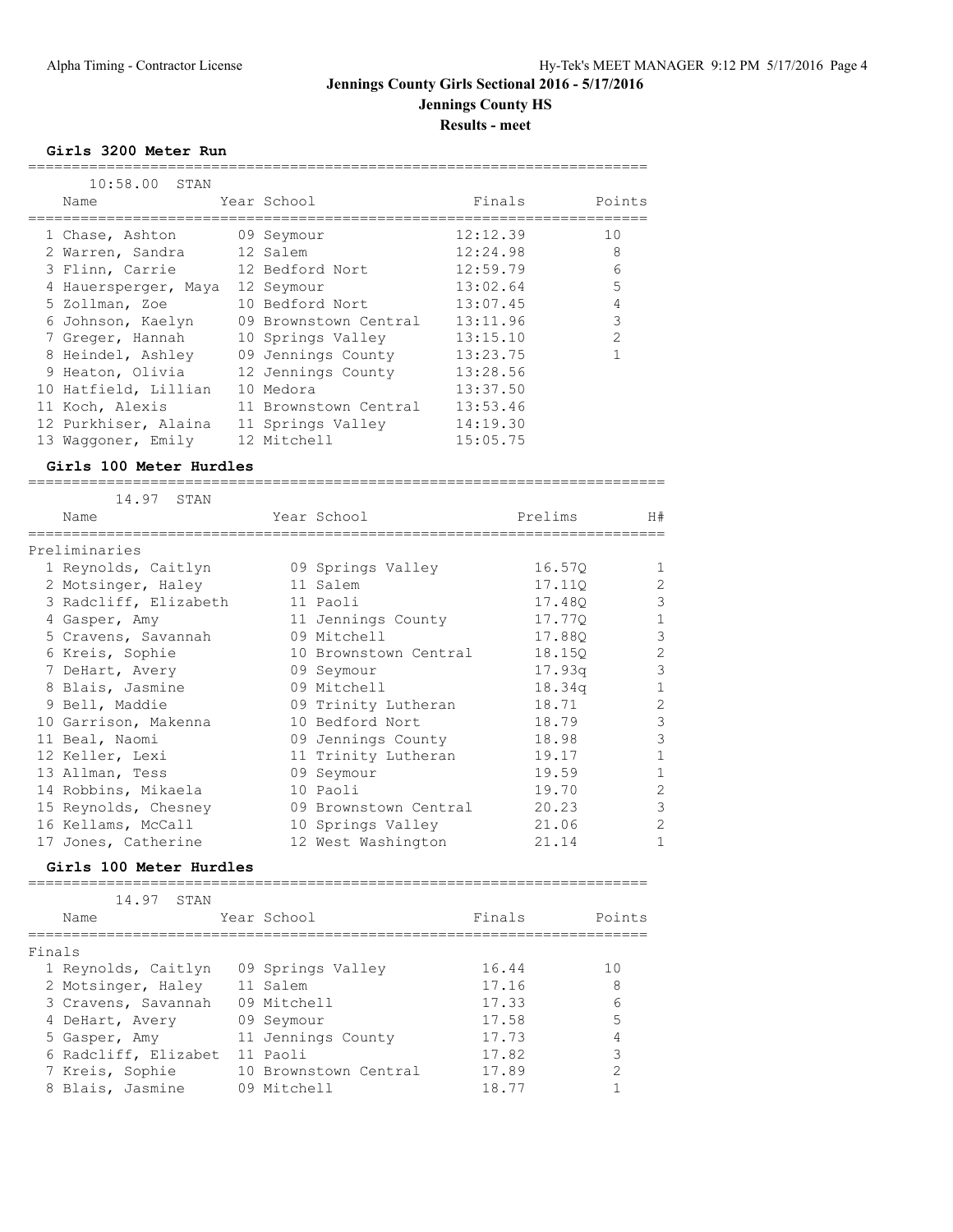## **Jennings County HS**

**Results - meet**

==========================================================================

### **....Girls 100 Meter Hurdles**

| Preliminaries        |                       |
|----------------------|-----------------------|
| 9 Bell, Maddie       | 09 Trinity Lutheran   |
| 10 Garrison, Makenna | 10 Bedford Nort       |
| 11 Beal, Naomi       | 09 Jennings County    |
| 12 Keller, Lexi      | 11 Trinity Lutheran   |
| 13 Allman, Tess      | 09 Seymour            |
| 14 Robbins, Mikaela  | 10 Paoli              |
| 15 Reynolds, Chesney | 09 Brownstown Central |
| 16 Kellams, McCall   | 10 Springs Valley     |
| 17 Jones, Catherine  | 12 West Washington    |
|                      |                       |

### **Girls 300 Meter Hurdles**

|        | 45.11 STAN                            |                                                |                  |                |                |
|--------|---------------------------------------|------------------------------------------------|------------------|----------------|----------------|
|        | Name                                  | Year School                                    | Finals H# Points |                |                |
| Finals |                                       |                                                |                  |                |                |
|        | 1 Reynolds, Caitlyn 09 Springs Valley |                                                | 48.52            |                | $3 \quad 10$   |
|        |                                       | 2 Simpson, Denza 11 Jennings County            | 51.12            | 3              | 8              |
|        | 3 Blais, Jasmine 09 Mitchell          |                                                | 51.89            | 3              | 6              |
|        | 4 Cravens, Savannah 09 Mitchell       |                                                | 52.28            | $\mathcal{E}$  | 5              |
|        | 5 Kleber, Brett 09 Seymour            |                                                | 53.81            | 3              | $\overline{4}$ |
|        | 6 Robbins, Mikaela 10 Paoli           |                                                | 53.89            | $\mathcal{L}$  | 3              |
|        | 7 Radcliff, Elizabet 11 Paoli         |                                                | 53.93            | 3              | $\overline{2}$ |
|        |                                       | 8 Bell, Maddie 69 Trinity Lutheran             | 54.25            | $\mathcal{L}$  | $\mathbf{1}$   |
|        |                                       | 9 Gasper, Amy 11 Jennings County 55.04         |                  | $\overline{2}$ |                |
|        |                                       | 10 Klinge, Madison 10 Brownstown Central 55.05 |                  | 3              |                |
|        | 11 Griffitts, Hattie                  | 09 West Washington                             | 55.55            | $\overline{2}$ |                |
|        | 12 Kreis, Sophie                      | 10 Brownstown Central 55.87                    |                  | 3              |                |
|        | 13 Elliot-Kirsch, Tam                 | 09 Salem                                       | 56.54            | $\overline{2}$ |                |
|        | 14 Garrison, Makenna                  | 10 Bedford Nort                                | 56.70            | $\mathcal{L}$  |                |
|        | 15 Murphy, Miranda                    | 12 Trinity Lutheran                            | 56.77            | $\mathbf{1}$   |                |
|        | 16 Kellams, McCall                    | 10 Springs Valley                              | 59.32            |                |                |
|        | 17 Jones, Catherine                   | 12 West Washington 1:05.31                     |                  |                |                |

### **Girls 4x100 Meter Relay**

| 48.46 STAN             |  |                         |               |           |
|------------------------|--|-------------------------|---------------|-----------|
| School                 |  | Finals                  |               | H# Points |
| 1 Springs Valley       |  | 52.46                   |               | 2, 10     |
| 1) Francis, Shenay 12  |  | 2) Munroe, Sherine 12   |               |           |
| 3) Nelson, Alanna 10   |  | 4) Reynolds, Caitlyn 09 |               |           |
| 2 Jennings County      |  | 52.77                   | $\mathcal{P}$ | 8         |
| 1) Corya, Justine 12   |  | 2) Harsh, Alexis 10     |               |           |
| 3) Simpson, Denza 11   |  | 4) Simmons, Molly 11    |               |           |
| 3 Seymour              |  | 55.69                   | $\mathcal{L}$ | 6         |
| 1) Blevins, Jessica 09 |  | 2) Coffman, Cecily 11   |               |           |
| 3) DeHart, Avery 09    |  | 4) Ritz, Megan 09       |               |           |
| 4 Mitchell             |  | 55.75                   | $\mathcal{L}$ | 5         |
| 1) Varvel, Olivia 11   |  | 2) Hudson, Bethany 09   |               |           |
| 3) Lagle, Olivia 09    |  | 4) McNeely, Madison 12  |               |           |
| 5 Trinity Lutheran     |  | 55.89                   |               | 4         |
| 1) Bell, Maddie 09     |  | 2) Keller, Lexi 11      |               |           |
| 3) Schneider, Lexi 11  |  | 4) Peters, Hailley 11   |               |           |

==========================================================================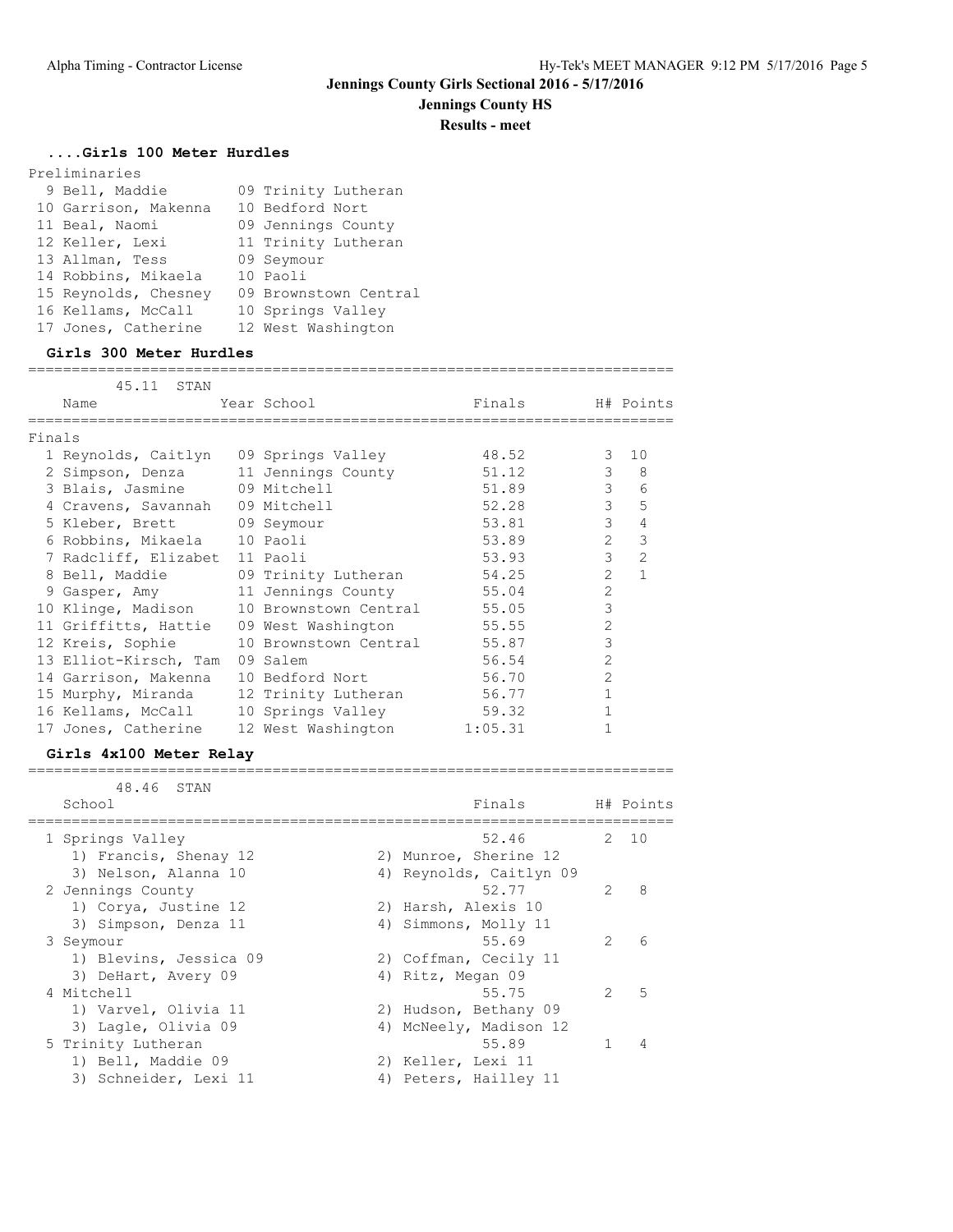**Jennings County HS**

#### **Results - meet**

## **....Girls 4x100 Meter Relay**

| 6 Brownstown Central     | 56.38                    | $2 \times 3$ |  |
|--------------------------|--------------------------|--------------|--|
| 1) Gallion, Hannah 12    | 2) Klinge, Madison 10    |              |  |
| 3) Kreis, Sophie 10      | 4) Stuckwisch, Shelby 10 |              |  |
| 7 Salem                  | 58.36                    | $1 \quad 2$  |  |
| 1) Little, Bri 09        | 2) Warren, Brianna 09    |              |  |
| 3) Weaver, Elizabeth 11  | 4) Weaver, Kaitlinn 09   |              |  |
| 8 Bedford North Lawrence | 58.51                    |              |  |
| 1) Woods, Sylvia 09      | 2) Brewster, Sarah 10    |              |  |
| 3) Garrison, Makenna 10  | 4) Hughes, Halle 11      |              |  |
|                          |                          |              |  |

### **Girls 4x400 Meter Relay**

==========================================================================

| 3:58.88<br>STAN<br>School | Finals                    |                | H# Points      |
|---------------------------|---------------------------|----------------|----------------|
| 1 Springs Valley          | 4:21.24                   | 2              | 10             |
| 1) Punturi, Aliegha 09    | 2) McNew, Stevie 09       |                |                |
| 3) Nelson, Alanna 10      | 4) Orr, Lauren 09         |                |                |
| 2 Seymour                 | 4:26.92                   | $\overline{2}$ | 8              |
| 1) Loebker, Claire 10     | 2) Gross, Alexis 11       |                |                |
| 3) Grout, Mikaela 12      | 4) Morales, Oriana 10     |                |                |
| 3 Jennings County         | 4:31.86                   | 2              | 6              |
| 1) Beal, Naomi 09         | 2) Daeger, Alana 09       |                |                |
| 3) McPeek, Emma 10        | 4) Simpson, Denza 11      |                |                |
| 4 Salem                   | 4:37.34                   | $\mathfrak{L}$ | 5              |
| 1) Dean, Jolee 09         | 2) Motsinger, Haley 11    |                |                |
| 3) Smith, Sidney 10       | 4) Warren, Sandra 12      |                |                |
| 5 Brownstown Central      | 4:38.74                   | $\mathcal{L}$  | 4              |
| 1) Casenas, Zhaira 09     | 2) Stuckwisch, Kristen 10 |                |                |
| 3) Gallion, Hannah 12     | 4) Klinge, Madison 10     |                |                |
| 6 Mitchell                | 4:43.35                   | $\mathfrak{L}$ | 3              |
| 1) Blais, Jasmine 09      | 2) Wilson, Lauren 09      |                |                |
| 3) Hudson, Bethany 09     | 4) McNeely, Madison 12    |                |                |
| 7 Bedford North Lawrence  | 4:47.78                   | $\overline{2}$ | $\overline{2}$ |
| 1) Peterson, Sara 10      | 2) Watson, Caitlyn 09     |                |                |
| 3) Hughes, Halle 11       | 4) Hughes, Jacy 09        |                |                |
| 8 Trinity Lutheran        | 4:54.41                   | $\mathbf{1}$   | 1              |
| 1) Bell, Maddie 09        | 2) Setty, Savanna 10      |                |                |
| 3) Murphy, Miranda 12     | 4) Schneider, Lexi 11     |                |                |
| 9 Paoli                   | 4:56.50                   | $\mathbf{1}$   |                |
| 1) Coots, Emily 11        | 2) Knight, Kimana 10      |                |                |
| 3) Rogers, Avery 11       | 4) Robbins, Mikaela 10    |                |                |
| 10 Crothersville          | 5:11.54                   | 1              |                |
| 1) Barger, Breanna 11     | 2) Riley, Maddie 09       |                |                |
| 3) Hensley, Piper 09      | 4) Mantz, Cassidy 12      |                |                |

# **Girls 4x800 Meter Relay**

======================================================================= 9:27.48 STAN School **Finals** Points ======================================================================= 1 Seymour 10:16.82 10 1) Morales, Oriana 10 2) Voss, Abby 10 3) Loebker, Claire 10 (4) Winter, Megan 12 2 Salem 2 3 and 2 3 and 2 3 and 2 3 and 3 and 3 and 3 and 3 and 3 and 3 and 3 and 3 and 3 and 3 and 3 and 3 and 3 and 3 and 3 and 3 and 3 and 3 and 3 and 3 and 3 and 3 and 3 and 3 and 3 and 3 and 3 and 3 and 3 and 3 and 3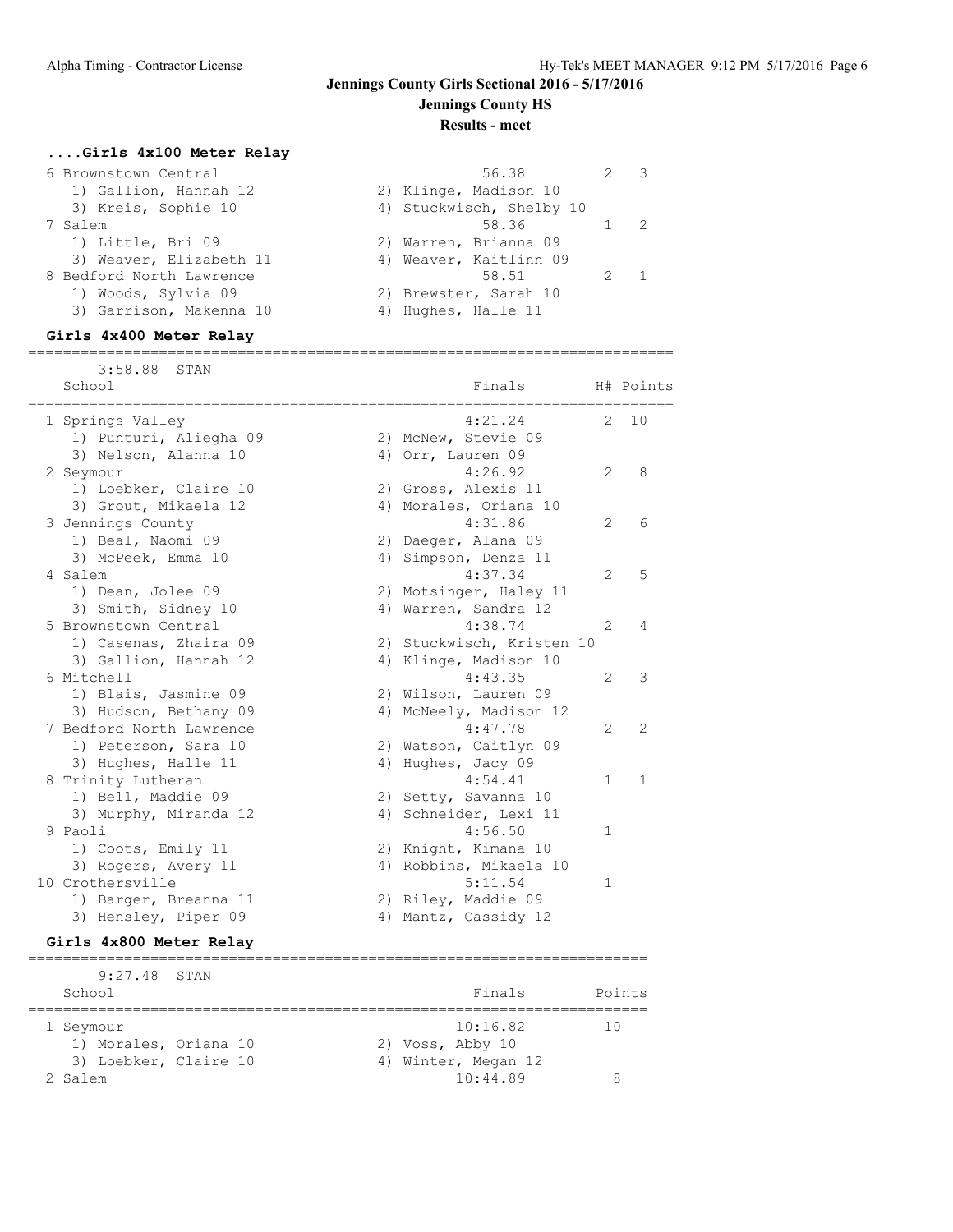## **Jennings County Girls Sectional 2016 - 5/17/2016 Jennings County HS**

## **Results - meet**

## **....Girls 4x800 Meter Relay**

| 1) Warren, Sandra 12         | 2) Pate, Tressa 09        |
|------------------------------|---------------------------|
| 3) Warren, Brianna 09        | 4) Smith, Sidney 10       |
| 3 Jennings County            | 11:03.82<br>6             |
| 1) Stearns, Marley 09        | 2) Thomas, Autumn 12      |
| 3) McPeek, Emma 10           | 4) Richardson, Nicole 11  |
| 4 Springs Valley             | 11:13.45<br>5             |
| 1) Greger, Hannah 10         | 2) McNew, Stevie 09       |
| 3) Punturi, Aliegha 09       | 4) Purkhiser, Alaina 11   |
| 5 Brownstown Central         | 11:18.98<br>4             |
| 1) Johnson, Kaelyn 09        | 2) Koch, Alexis 11        |
| 3) Satterthwaite, Destiny 09 | 4) Drake, Shauna 09       |
| 6 Bedford North Lawrence     | $\mathcal{L}$<br>11:24.95 |
| 1) Albertson, Kate 12        | 2) Kittaka, Danielle 09   |
| 3) Peterson, Baili 12        | 4) Peterson, Sara 10      |
| 7 Mitchell                   | 11:49.25<br>$\mathcal{L}$ |
| 1) Clark, Haleigh 10         | 2) Waggoner, Emily 12     |
| 3) Sych, Abagail 10          | 4) Tedrow, Alyssa 10      |

### **Girls High Jump** =======================================================================

| 5-04.00 STAN                                                                                   |                                                          |             |                |
|------------------------------------------------------------------------------------------------|----------------------------------------------------------|-------------|----------------|
| Name                                                                                           | Year School                                              | Finals      | Points         |
| $4-06$ $4-08$ $4-10$ $5-00$ $5-01$ $5-02$<br>$\begin{matrix} 0 & 0 \\ 0 & 0 \end{matrix}$<br>P | 1 Peters, Hailley 11 Trinity Lutheran 4-10.00<br>P P XXX |             | 10             |
| 2 Ritz, Megan 09 Seymour<br>$4 - 06$ $4 - 08$ $4 - 10$<br>O O XXX                              |                                                          | $4 - 08.00$ | 7              |
| 2 Blais, Jasmine 09 Mitchell<br>$4 - 06$ $4 - 08$ $4 - 10$<br>O O XXX                          |                                                          | $4 - 08.00$ | 7              |
| $4 - 06$ $4 - 08$<br>O XXX                                                                     | 4 Pace, Madalyn 12 Brownstown Central 4-06.00            |             | 5              |
| $4 - 06$ $4 - 08$<br>XO XXX                                                                    | 5 Hughes, Halle 11 Bedford Nort                          | J4-06.00    | 3.50           |
| $4 - 06$ $4 - 08$<br>XO XXX                                                                    | 5 Daeger, Alana 69 Jennings County 54-06.00              |             | 3.50           |
| $4 - 06$ $4 - 08$<br>XXO XXX                                                                   | 7 Lamb, Chasta 10 Crothersville J4-06.00                 |             | $\overline{2}$ |
| -- McPeek, Emma<br>$4 - 06$<br>XXX                                                             | 10 Jennings County                                       | NH          |                |
| -- Albertson, Kate 12 Bedford Nort<br>$4 - 06$<br>XXX                                          |                                                          | NH          |                |
| -- Chase, Macey 12 Seymour<br>$4 - 06$<br>XXX                                                  |                                                          | NH.         |                |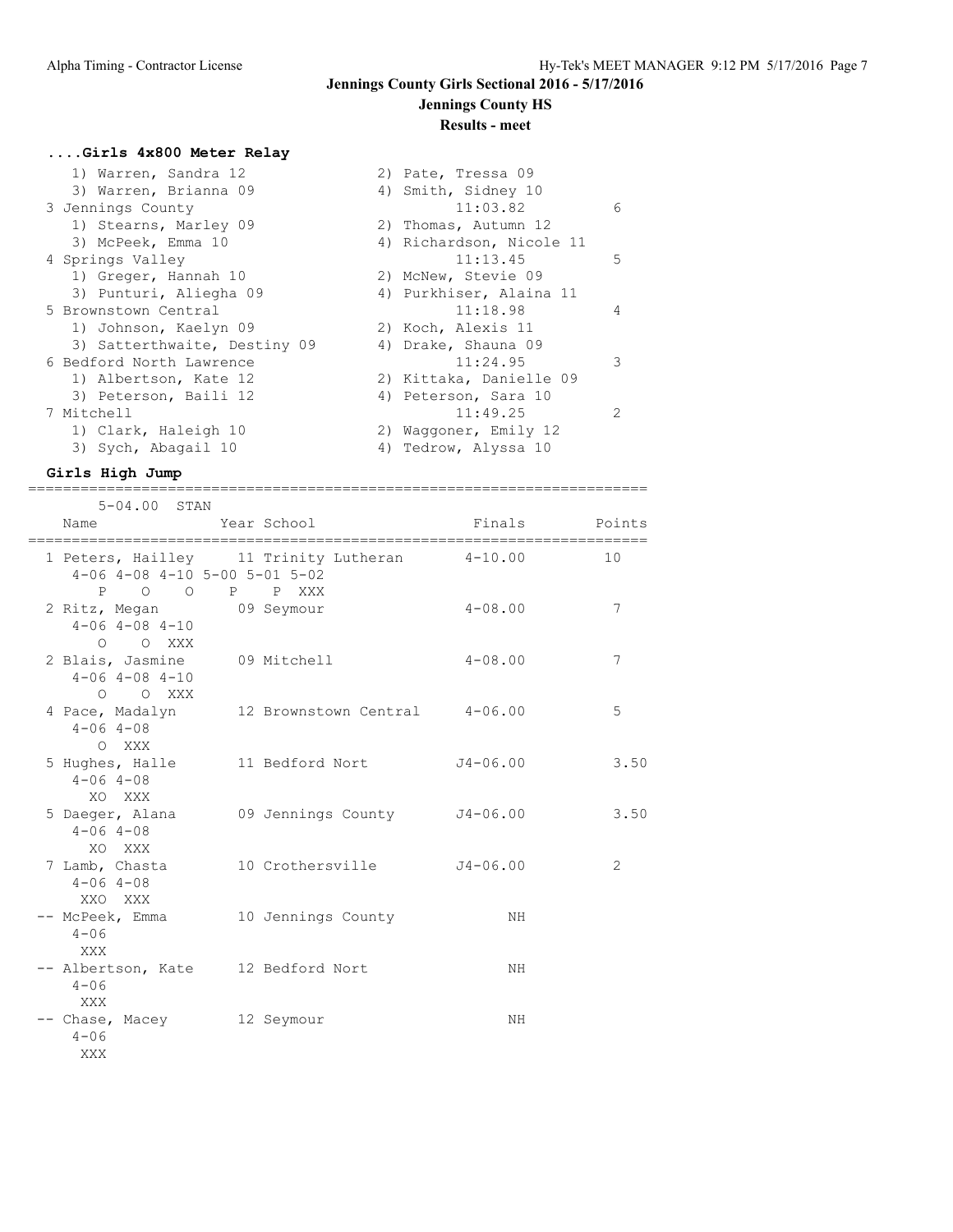**Jennings County HS**

**Results - meet**

## **....Girls High Jump**

| -- Munroe, Sherine<br>$4 - 06$<br>XXX | 12 Springs Valley | NΗ |
|---------------------------------------|-------------------|----|
| -- Woods, Lauren<br>$4 - 06$<br>XXX   | 09 Mitchell       | NΗ |
| -- Knight, Kimana<br>$4 - 06$<br>XXX  | 10 Paoli          | NΗ |

#### **Girls Pole Vault**

| =======                                                 |                                                                      |             |                 |
|---------------------------------------------------------|----------------------------------------------------------------------|-------------|-----------------|
| $11 - 03.00$ STAN                                       |                                                                      |             |                 |
| Name                                                    | Year School Finals Points                                            |             |                 |
| 1 Grout, Mikaela 12 Seymour                             | 6-00 6-06 7-00 7-06 8-00 8-06 9-00 9-06 10-00<br>P P P P O P P P XXX | $8 - 00.00$ | 10              |
| $6 - 00$ $6 - 06$ $7 - 00$ $7 - 06$<br>O O XO XXX       | 2 Nierman, Mallory 10 Brownstown Central 7-00.00                     |             | $7\phantom{.0}$ |
| $6 - 00$ $6 - 06$ $7 - 00$ $7 - 06$<br>P P XO XXX       | 2 Simmons, Molly 11 Jennings County 7-00.00                          |             | 7               |
| $6 - 006 - 06$<br>O XXX                                 | 4 Agpalza, Czarina 10 Brownstown Central 6-00.00                     |             | 4               |
| 4 Benefiel, Sarah 11 Seymour<br>$6 - 006 - 06$<br>O XXX |                                                                      | $6 - 00.00$ | 4               |
| 4 England, Makaylan 11 Salem<br>$6 - 006 - 06$<br>O XXX |                                                                      | $6 - 00.00$ | 4               |
| 6-00 6-06<br>XO XXX                                     | 7 Burnside, Abby 10 Jennings County J6-00.00                         |             | 2               |
| -- Hughes, Jacy 09 Bedford Nort<br>$6 - 00$<br>XXX      |                                                                      | NH          |                 |
| -- Peterson, Baili 12 Bedford Nort<br>$6 - 00$<br>XXX   |                                                                      | NH          |                 |
| -- Elliot-Kirsch, Tam 09 Salem<br>$6 - 00$<br>XXX       |                                                                      | NH          |                 |

## **Girls Long Jump**

|                   | $17 - 11.00$ STAN                                        |              |        |
|-------------------|----------------------------------------------------------|--------------|--------|
| Name              | Year School                                              | Finals       | Points |
|                   |                                                          |              |        |
| 1 Harsh, Alexis   | 10 Jennings County                                       | $15 - 07.50$ | 10     |
|                   | $15-07.50$ $14-03.50$ $13-09$ $14-00$ $14-03.50$ $15-02$ |              |        |
| 2 Francis, Shenay | 12 Springs Valley                                        | $15 - 05.00$ |        |
|                   | $15-05$ FOUL $15-00$ $14-03$ $14-04.25$ $14-04$          |              |        |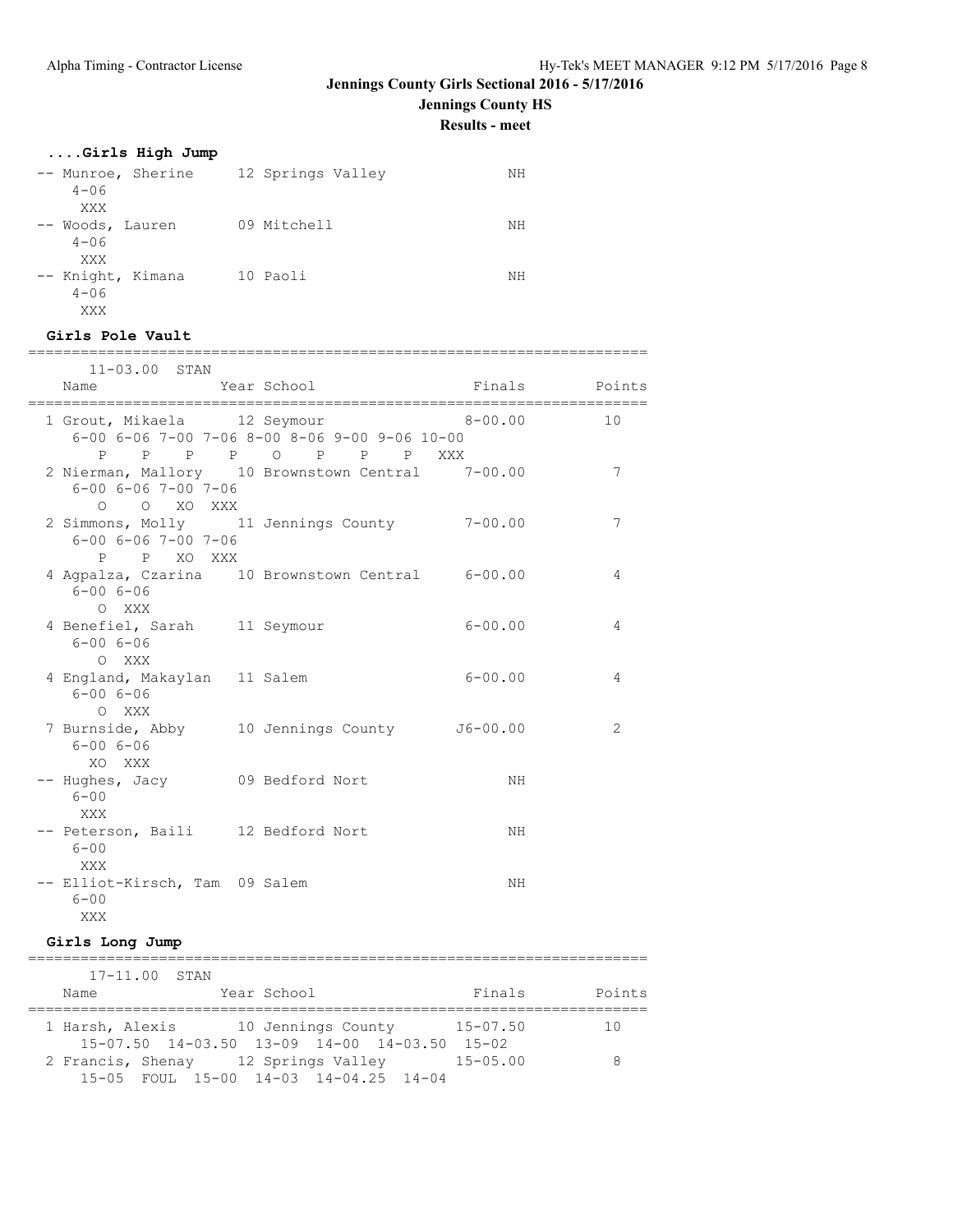## **Jennings County Girls Sectional 2016 - 5/17/2016 Jennings County HS**

#### **Results - meet**

### **....Girls Long Jump**

| 3 Motsinger, Haley 11 Salem 15-01.00 6                                                 |              |                |
|----------------------------------------------------------------------------------------|--------------|----------------|
| 14-07 14-11 14-08 14-05.50 14-10 15-01                                                 |              |                |
| 14-07 14-11 14-08 14-05.50 14-10 15-01<br>4 Brewster, Sarah 10 Bedford Nort 15-00.75 5 |              |                |
| 14-06 15-00.75 14-03.50 14-03.75 14-03.50 14-10                                        |              |                |
| 5 Garrison, Makenna 10 Bedford Nort 15-00.50 4                                         |              |                |
| 13-03 13-10 14-01.50 14-06 14-06 15-00.50                                              |              |                |
| 6 Peters, Hailley 11 Trinity Lutheran 15-00.00                                         |              | $\overline{3}$ |
| 14-04 FOUL 15-00 14-02.75 14-10 14-04.25                                               |              |                |
| 14-04 roul 15-00 14-02.75 14-10 14-04.25<br>7 Blevins, Jessica 09 Seymour 14-04.75 2   |              |                |
| 14-04.75 FOUL 12-05 12-10 14-02 13-02.50                                               |              |                |
| 8 Snodgrass, Brookly 09 Brownstown Central 14-03.50                                    |              | $\overline{1}$ |
| 13-11.50 13-08 13-08.50 14-02.50 14-01.50 14-03.50                                     |              |                |
| 9 Daeger, Alana 09 Jennings County 14-01.50                                            |              |                |
| 14-01.50 14-01.25 13-10 13-03 13-07.75 13-09.50                                        |              |                |
| 10 Grout, Mikaela 12 Seymour 13-09.00                                                  |              |                |
| $12 - 06.50$ $13 - 09$ $13 - 04.25$                                                    |              |                |
| 11 Pace, Madalyn 12 Brownstown Central 13-08.50                                        |              |                |
| 12-11 13-08 13-08.50                                                                   |              |                |
| 12 Roach, Bryanna 09 Springs Valley 13-08.00                                           |              |                |
| 12-05.25 13-08 12-09.50                                                                |              |                |
| 13 Sych, Abagail 10 Mitchell 13-01.00                                                  |              |                |
| 12-08 12-05.50 13-01                                                                   |              |                |
| 14 White, Aspen 09 Salem                                                               | $12 - 08.50$ |                |
| 11-05 12-07 12-08.50                                                                   |              |                |
| 15 Clark, Haleigh 10 Mitchell 10-10.00                                                 |              |                |
| $10-02.75$ $10-10$ $10-05$                                                             |              |                |
| 16 Mach, Emily 12 West Washington 10-02.50                                             |              |                |
| $9-09$ $9-02.50$ $10-02.50$                                                            |              |                |

#### **Girls Shot Put**

======================================================================= 40-05.50 STAN Name Year School Finals Points ======================================================================= 1 Cadle, Rachel 12 Paoli 37-09.00 10 37-07.50 34-05 35-11 35-06 37-09 37-03.50 2 Truesdell, Kayla 09 Jennings County 37-00.00 8 35-05 37-00 33-05 30-10.50 32-02.50 36-08 3 Lambrecht, Megan 10 Bedford Nort 36-02.00 6 35-10 36-02 34-08 34-01 30-10 35-04 4 Ritz, Morgan 12 Seymour 32-06.50 33-11 FOUL 31-02.50 31-01 30-05 5 Simpson, Denza 11 Jennings County 32-01.00 4 32-01 FOUL FOUL 29-07 FOUL 30-01 6 Vaught, Trentity 11 Brownstown Central 31-01.00 3 31-01 27-11 28-08 FOUL 31-00 FOUL 7 Rainey, Mikaela 11 Bedford Nort 30-09.00 2 25-10.50 30-09 30-01.50 28-05 25-06 FOUL 8 Stuckwisch, Shelby 10 Brownstown Central 30-05.00 1 29-08.50 26-06.50 30-03 30-05 28-10 28-06<br>9 Collins, Michaela 12 Mitchell 300-0 9 Collins, Michaela 12 Mitchell J30-05.00 FOUL 29-03 30-05 FOUL 23-00 29-09 10 Meehan, Marissa 10 Springs Valley 29-00.00 29-00 27-09 28-06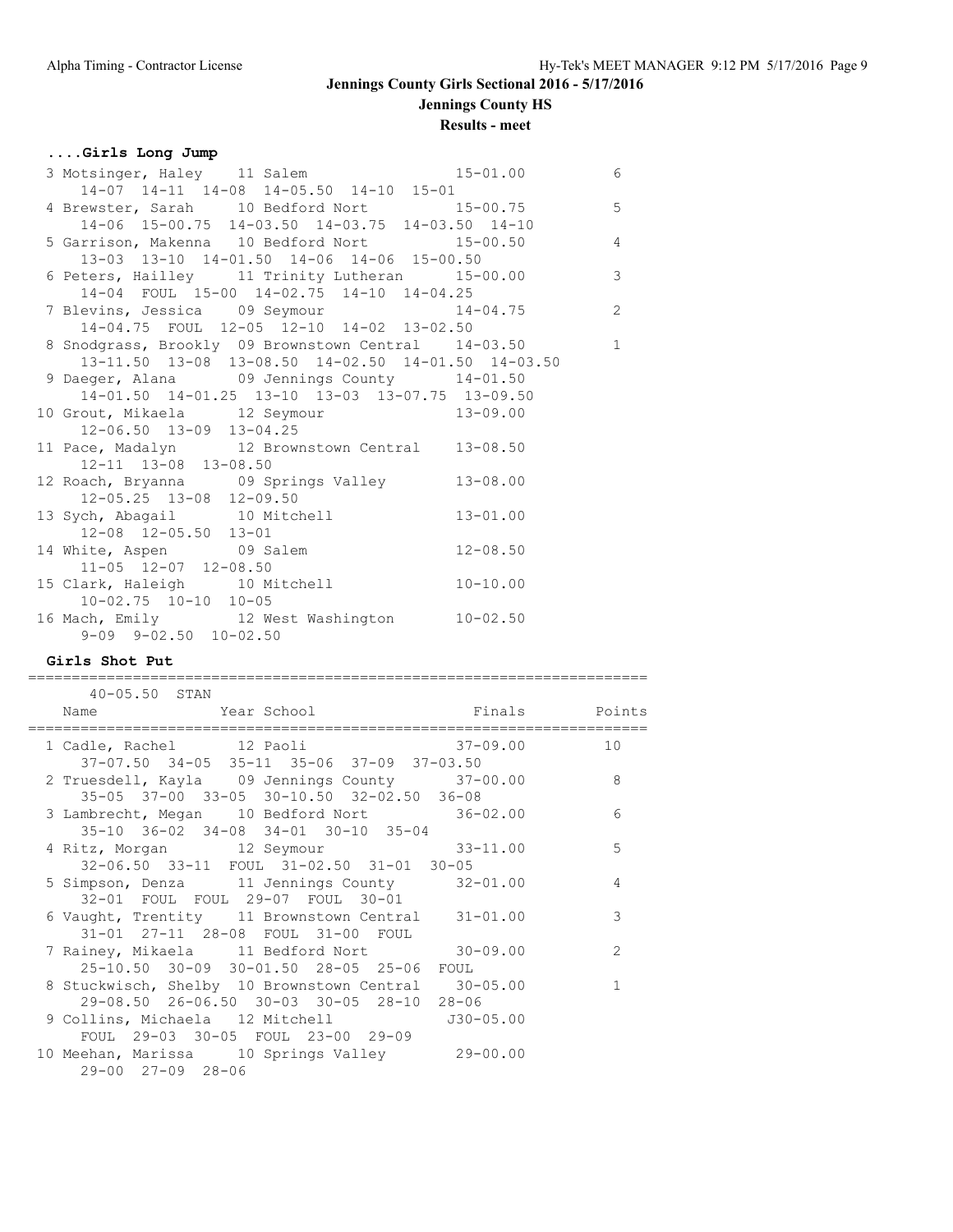## **Jennings County HS**

**Results - meet**

### **....Girls Shot Put**

| 11 Koester, Laura 12 Seymour        |                                                 | $28 - 02.00$ |
|-------------------------------------|-------------------------------------------------|--------------|
| 27-07.50 28-02 25-01                |                                                 |              |
|                                     | 12 Passmore, Alley 09 Mitchell                  | $28 - 00.00$ |
| 27-06 FOUL 28-00                    |                                                 |              |
|                                     | 13 Onken, Rachel 10 Trinity Lutheran            | $27 - 02.50$ |
| 25-09.50 26-05 27-02.50             |                                                 |              |
| 14 Jenkins, Olivia 12 Orleans       |                                                 | $26 - 11.00$ |
| 26-11 25-11 26-00                   |                                                 |              |
|                                     | 15 Pierce, Caity 11 Springs Valley              | $26 - 03.00$ |
| $24 - 09$ $26 - 03$ $24 - 04$       |                                                 |              |
|                                     | 16 Hoevener, Kaylynda 10 Crothersville 24-03.50 |              |
| $22 - 09$ $24 - 03.50$ $24 - 00.50$ |                                                 |              |
| 17 Campell, Alex 10 Salem           |                                                 | $22 - 09.00$ |
| $22 - 08$ $22 - 09$ $21 - 02$       |                                                 |              |
|                                     | 18 Jewell, Abby 12 Crothersville 522-09.00      |              |
| 22-01 22-09 22-06                   |                                                 |              |
|                                     | 19 Gettlefinger, Carr 12 West Washington        | $22 - 08.00$ |
| $21-10$ $21-00.50$ $22-08$          |                                                 |              |
| 20 Hammack, Alysaa 09 Salem         |                                                 | $22 - 00.50$ |
| 19-05.50 22-00.50 20-09             |                                                 |              |
|                                     |                                                 |              |

### **Girls Discus Throw**

| :================<br>129-07 STAN                                                              |              |
|-----------------------------------------------------------------------------------------------|--------------|
| Name Year School Finals Points                                                                |              |
| 1 Vaught, Trentity 11 Brownstown Central 110-06.00 10<br>FOUL 98-11 106-01 81-03 110-06 96-05 |              |
| 2 Ritz, Morgan 12 Seymour 106-11.00 8<br>91-01 106-11 101-07 92-01 FOUL 94-04                 |              |
| 3 Rainey, Mikaela 11 Bedford Nort 105-01.00<br>95-06 91-01 82-08 102-01 105-01 FOUL           | 6            |
| 4 Cadle, Rachel 12 Paoli 104-09.00<br>96-11 FOUL FOUL 102-06 99-09 104-09                     | 5            |
| 5 Lambrecht, Megan 10 Bedford Nort 102-02.00 4<br>89-06 98-11 102-02 91-11 91-03 100-00       |              |
| 6 Truesdell, Kayla 09 Jennings County 100-04.00<br>95-11 84-05 FOUL 83-07 97-05 100-04        | $\mathsf 3$  |
| 7 Jaynes, Grace 10 Brownstown Central 92-09.00<br>92-09 89-04 88-10 FOUL FOUL 92-00           | 2            |
| 8 Shockley, Emma 10 Jennings County 89-01.00<br>74-07 88-11 89-01 84-03 85-06 86-05           | $\mathbf{1}$ |
| 9 Meehan, Marissa 10 Springs Valley 83-01.00<br>71-05 83-01 69-01 76-02 74-07 FOUL            |              |
| 10 Koester, Laura 12 Seymour 80-05.00<br>73-01 80-05 FOUL                                     |              |
| 11 Collins, Michaela 12 Mitchell 77-10.00<br>53-10 68-04 77-10                                |              |
| 12 Gettlefinger, Carr 12 West Washington 75-09.00<br>75-09 73-07 72-03                        |              |
| 13 Purlee, Faith 10 Salem 10 72-10.00<br>60-02 72-10 FOUL                                     |              |
| 14 Onken, Rachel 10 Trinity Lutheran 71-00.00<br>71-00 FOUL FOUL                              |              |